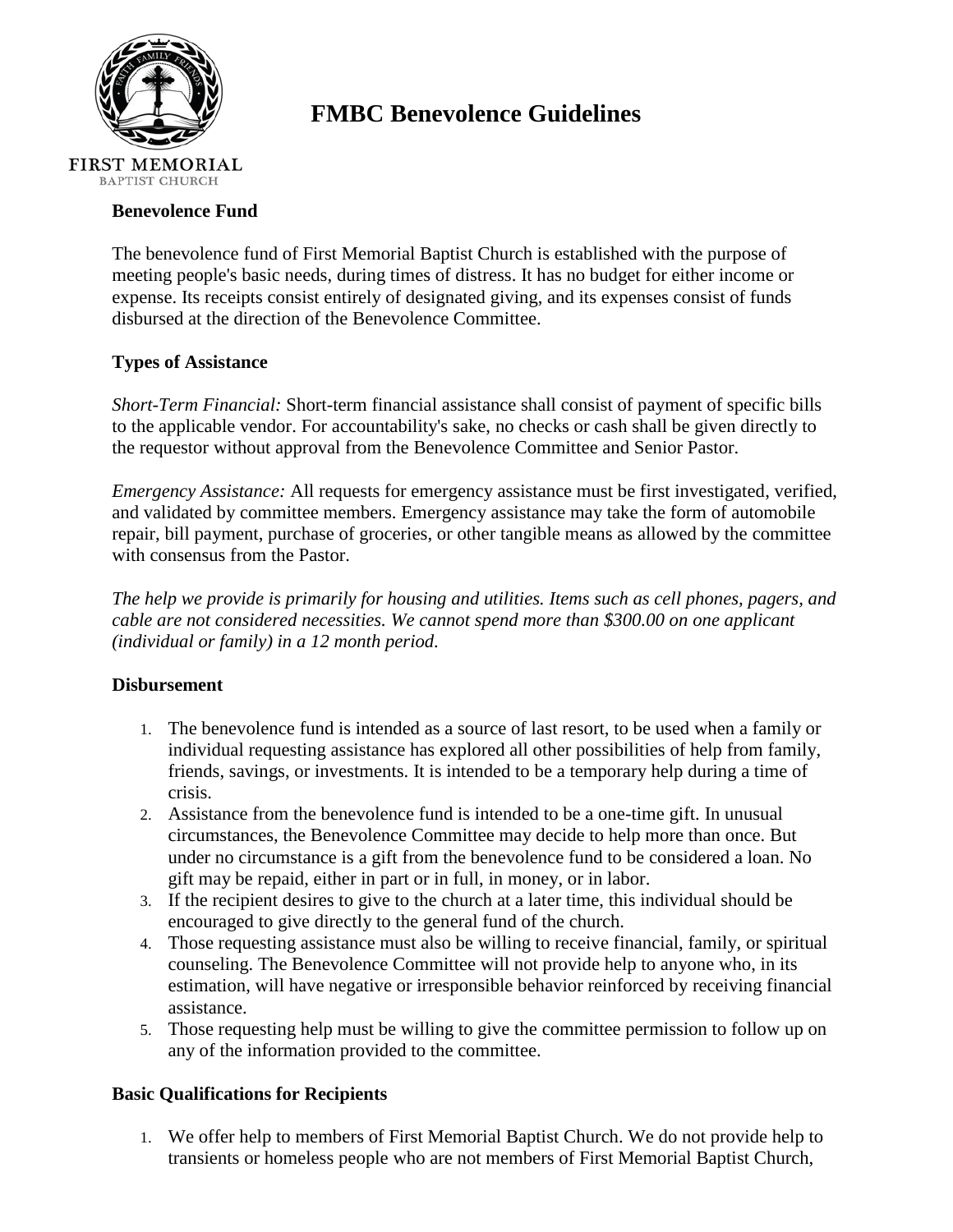through the benevolence ministry. Rather, we refer them to local ministries that are designed to help meet the special needs of the transient or homeless. They may also be assisted through our planned missions and evangelism outreach.

2. Any church member seeking assistance must be in good standing, in regular attendance and regularly support the church through tithes and offerings.

## **Disbursement Criteria**

The stated purpose of the benevolence fund is to meet peoples' basic needs, such as:

- 1. Lodging
- 2. Food
- 3. Utility expenses
- 4. Medical treatment
- 5. Funeral expenses

### **Needs that may not be met by the benevolence fund include:**

- 1. Cell phones, pagers, cable, cosmetic needs, such as; hair, nails and make-up
- 2. School expenses, business investments, or anything that brings financial profit to the person or family
- 3. Paying off credit cards
- 4. Needs of individuals who are wanted by the law or for paying fines as a result of breaking the law
- 5. Housing for unmarried couples
- 6. Legal fees
- 7. Penalties relating to late payments or irresponsible actions
- 8. Private school fees or tuition
- 9. Business ventures or investments

### **Benevolence Request Process**

### **Source of Request**

A *Request for Assistance Application* must be filled out by the person requesting help or by someone who is assisting the person in need.

### **Processing the Request**

- 1. The Request for Assistance application is returned to the Chairman of the Finance Committee in preparation for presentation to the Benevolence Committee. The process takes approximately one week.
- 2. The committee shall select at least one member to appropriately investigate and verify each request. The information shall be brought back to the committee in a timely manner for assessment and validation.
- 3. In a meeting or by a telephone conference, the committee reviews the request and comes to a decision.
- 4. The person making the request is informed of the decision by the Benevolence Committee.
- 5. Checks are written and disbursed. As much as possible, checks from the fund will be payable directly to vendors rather than to the individual requesting assistance. Additional information may be requested by the committee.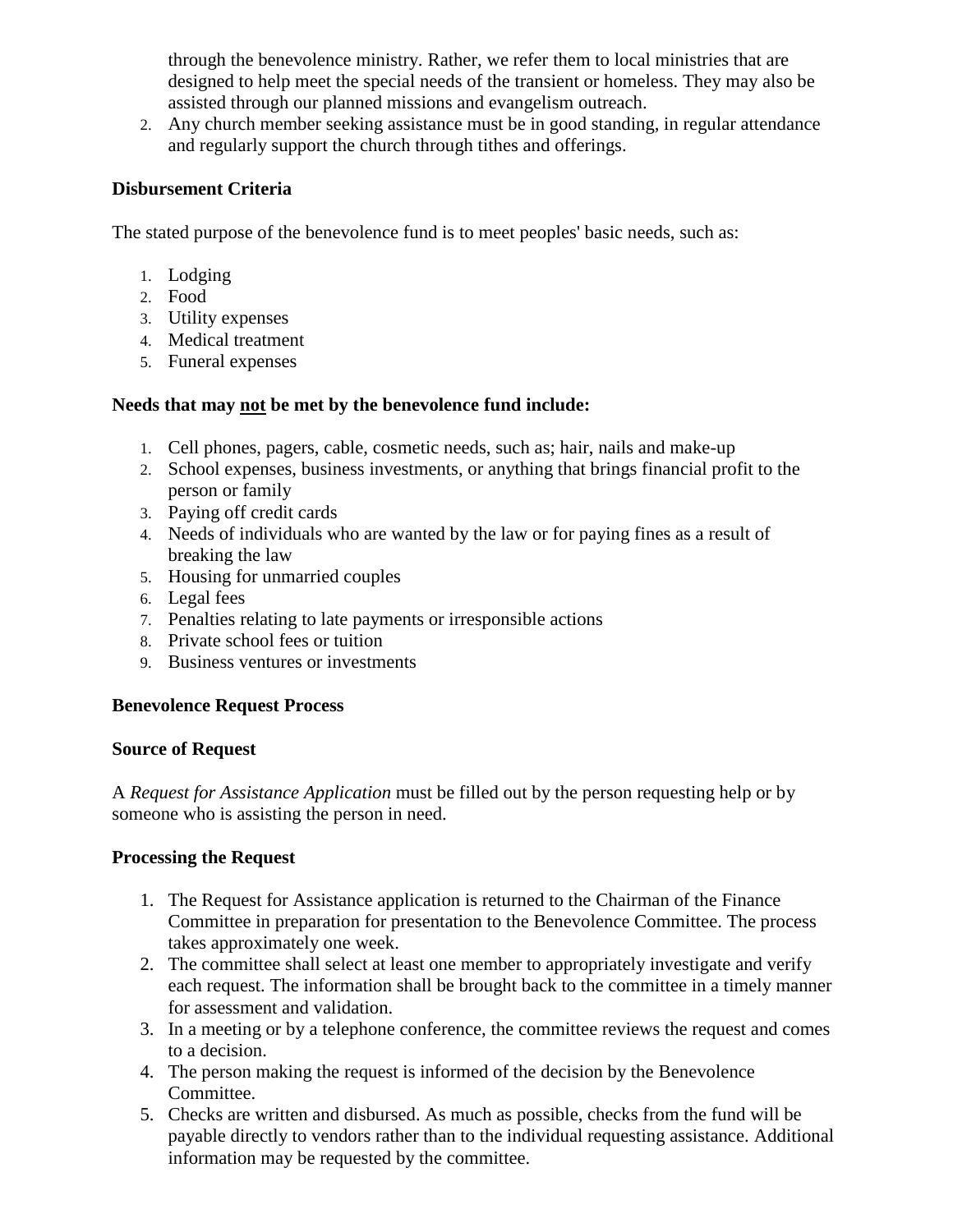#### **Guidelines and Limitations**

- 1. All cases are handled in confidence.
- 2. Each applicant's request is reviewed by a committee. It is during this review process that need is verified and amount of assistance is determined. No funds are issued on the same day as the request is made.
- 3. We require applicants to comply with all directions and instructions that the Benevolence Committee gives them, or they forfeit their opportunity for assistance.
- 4. We keep records (on file in the Church office) for all completed cases.
- 5. Applicants will be required to go through budget counseling provided by First Memorial Baptist Church, if the verification process has revealed a chronic budgeting problem rather than an isolated need.
- 6. Members may receive assistance one time in a 12 month period. There is a limit to the level of assistance provided to each household. The benevolence committee will govern the amount of assistance offered according to the limit at time of application.